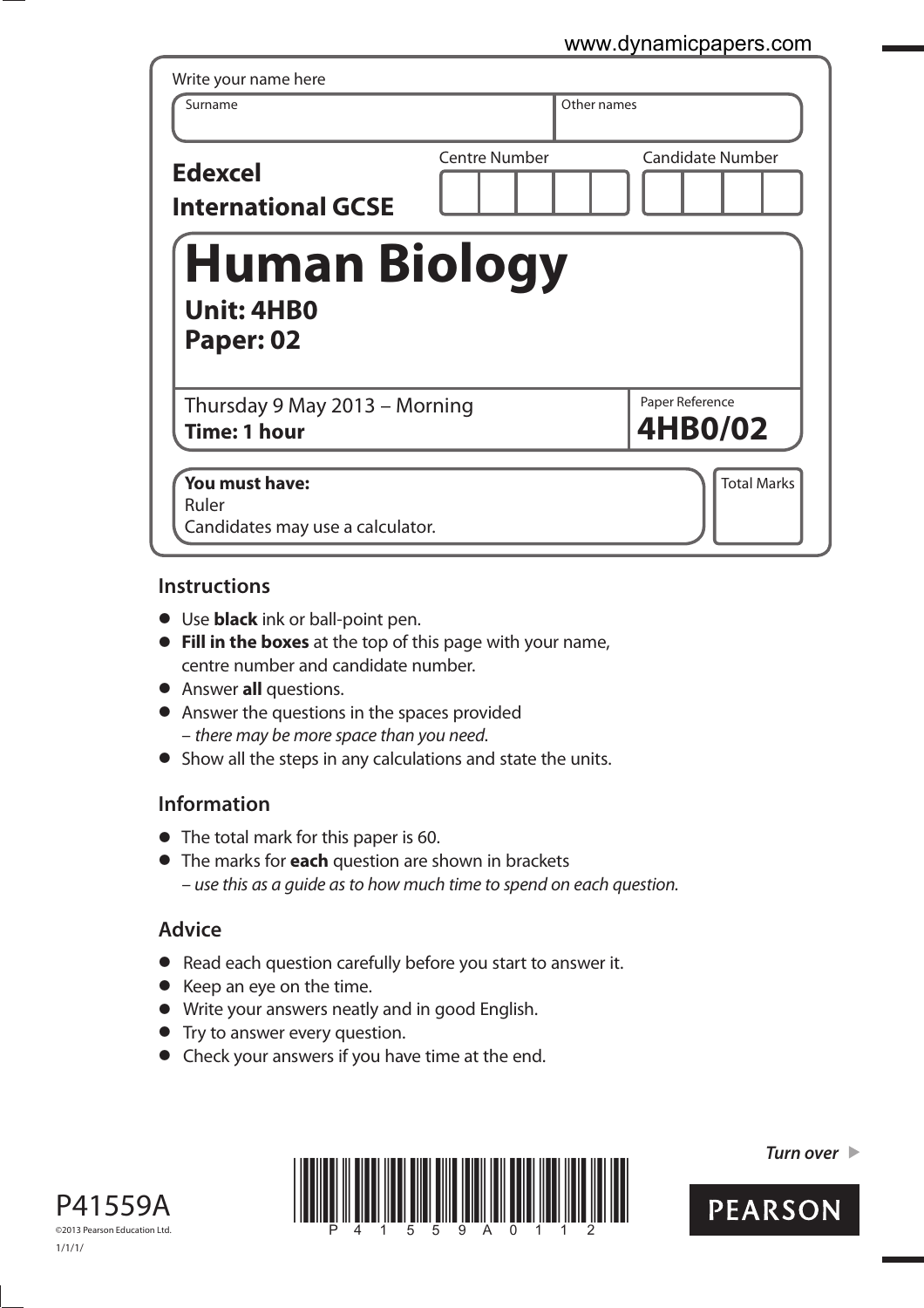|     | <b>Answer ALL questions.</b>                                                                                                                     |                             |
|-----|--------------------------------------------------------------------------------------------------------------------------------------------------|-----------------------------|
| 1   | The diagram shows the human female reproductive system on the 14th day of a<br>28-day menstrual cycle.                                           |                             |
|     | fallopian tube<br>(oviduct)<br>ovum<br>B<br>X                                                                                                    | fallopian tube<br>(oviduct) |
|     | (a) Name the parts labelled A, B and C.                                                                                                          | (3)                         |
|     |                                                                                                                                                  |                             |
| $B$ |                                                                                                                                                  |                             |
|     | (b) Describe and explain two ways in which this female reproductive system would<br>be different in the first three days of the menstrual cycle. | (4)                         |
|     |                                                                                                                                                  |                             |
|     |                                                                                                                                                  |                             |
|     |                                                                                                                                                  |                             |
|     |                                                                                                                                                  |                             |
|     |                                                                                                                                                  |                             |
|     |                                                                                                                                                  |                             |
|     |                                                                                                                                                  |                             |
|     | $\overline{2}$                                                                                                                                   |                             |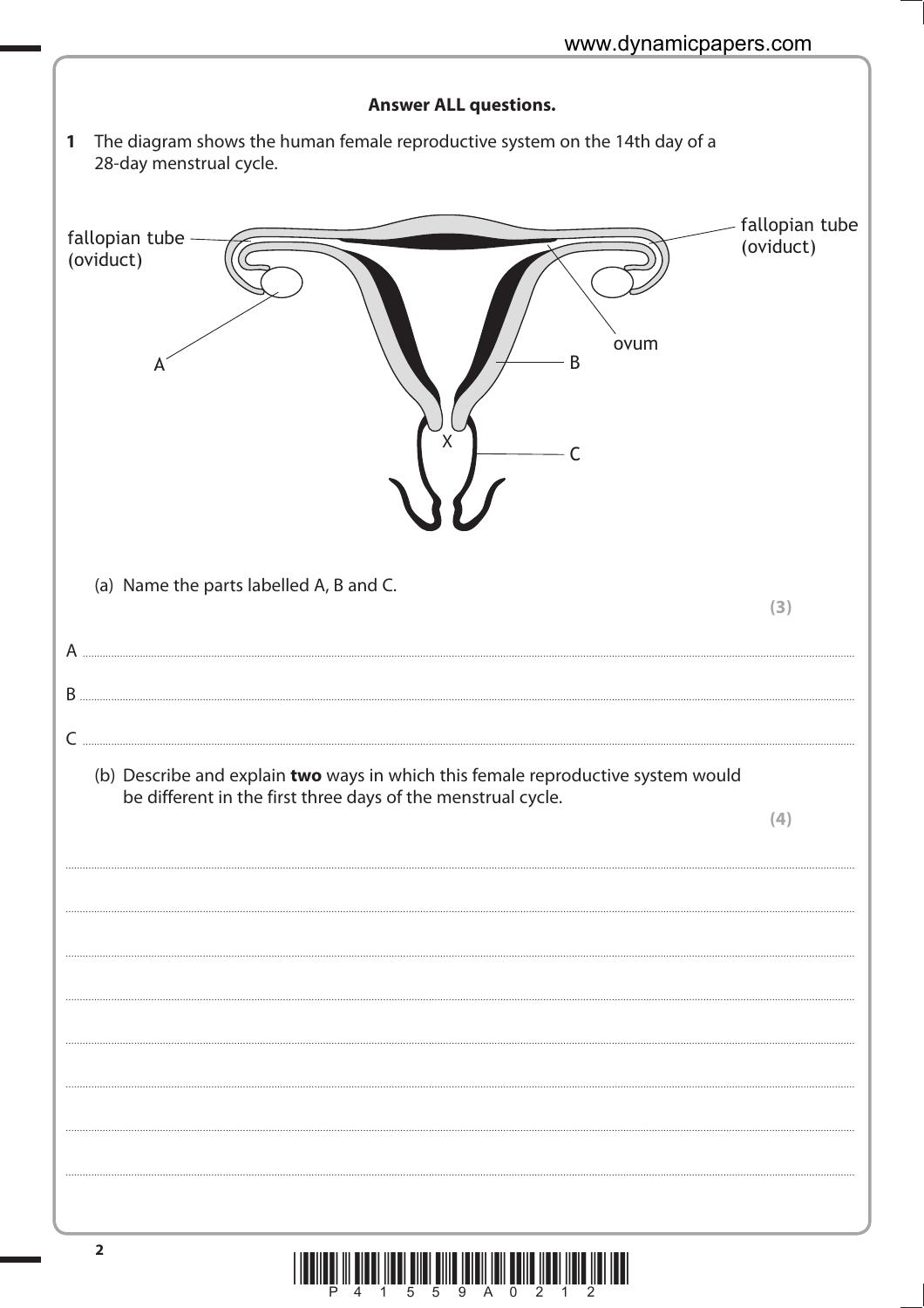| (c) State three things that could happen to a sperm after it has been deposited at                                             |     |
|--------------------------------------------------------------------------------------------------------------------------------|-----|
| point X.                                                                                                                       | (3) |
|                                                                                                                                |     |
|                                                                                                                                |     |
| 2                                                                                                                              |     |
|                                                                                                                                |     |
| (d) Gonorrhoea is a disease which causes severe inflammation of fallopian tubes (oviducts),<br>causing them to become blocked. |     |
| (i) Explain how gonorrhoea may affect the fertility of a woman.                                                                |     |
|                                                                                                                                | (2) |
|                                                                                                                                |     |
|                                                                                                                                |     |
|                                                                                                                                |     |
|                                                                                                                                |     |
|                                                                                                                                |     |
|                                                                                                                                |     |
| (ii) Explain one way in which the spread of gonorrhoea can be prevented.                                                       | (2) |
|                                                                                                                                |     |
|                                                                                                                                |     |
|                                                                                                                                |     |
|                                                                                                                                |     |
|                                                                                                                                |     |
|                                                                                                                                |     |
|                                                                                                                                |     |
| (Total for Question 1 = 14 marks)                                                                                              |     |
|                                                                                                                                |     |
|                                                                                                                                |     |
|                                                                                                                                |     |
|                                                                                                                                |     |
|                                                                                                                                |     |
|                                                                                                                                |     |
|                                                                                                                                |     |
|                                                                                                                                |     |
|                                                                                                                                |     |

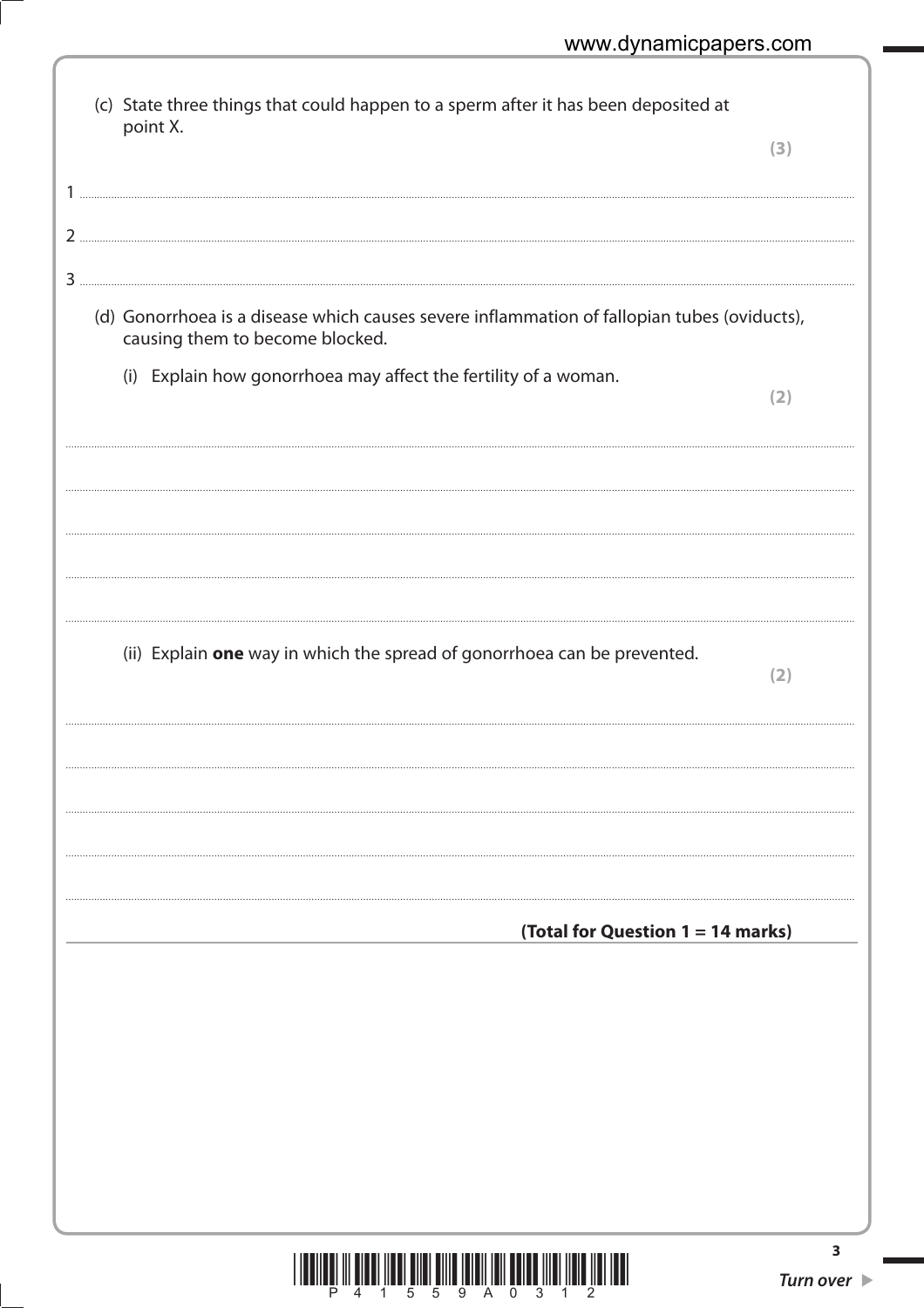- **2** Here is a report written by a student to describe an experiment using the enzyme pepsin.
- A 2% solution of pepsin was made using distilled water and pepsin powder.
- -Six test tubes were labelled **A**, **B**, **C**, **D**, **E** and **F**.
- $\bullet$  10 cm<sup>3</sup> of the pepsin solution was placed into each test tube.
- -The pepsin solution in tubes **D**, **E** and **F** was boiled for two minutes.
- -Three drops of dilute hydrochloric acid were added to tubes **B** and **D**.
- -Three drops of sodium hydroxide solution were added to tubes **C** and **E**.
- -Solid egg white was added to each of the six test tubes.
- -The test tubes were then placed in a water bath at 40 °C.

1 ...............................................................................................................................................................................................................................................................................

 $\overline{2}$ 

3 ...............................................................................................................................................................................................................................................................................

 After six hours, the contents of tube **B** were clear as the solid egg white had been completely digested, and the contents of tube **A** had cleared slightly. There was no change to the contents of the other test tubes.

 (a) Another student wanted to repeat the experiment. The student has test tubes, labels, beakers, a tripod, a Bunsen burner and a gauze mat.

 Name three other pieces of **apparatus** that the student would need in order to repeat the experiment.

**(3)**

(b) (i) State one variable, not mentioned in the report, that should be kept constant.

....................................................................................................................................................................................................................................................................................

....................................................................................................................................................................................................................................................................................

....................................................................................................................................................................................................................................................................................

....................................................................................................................................................................................................................................................................................

(ii) Explain why keeping this variable constant makes it a fair test.

**(1)**

**(1)**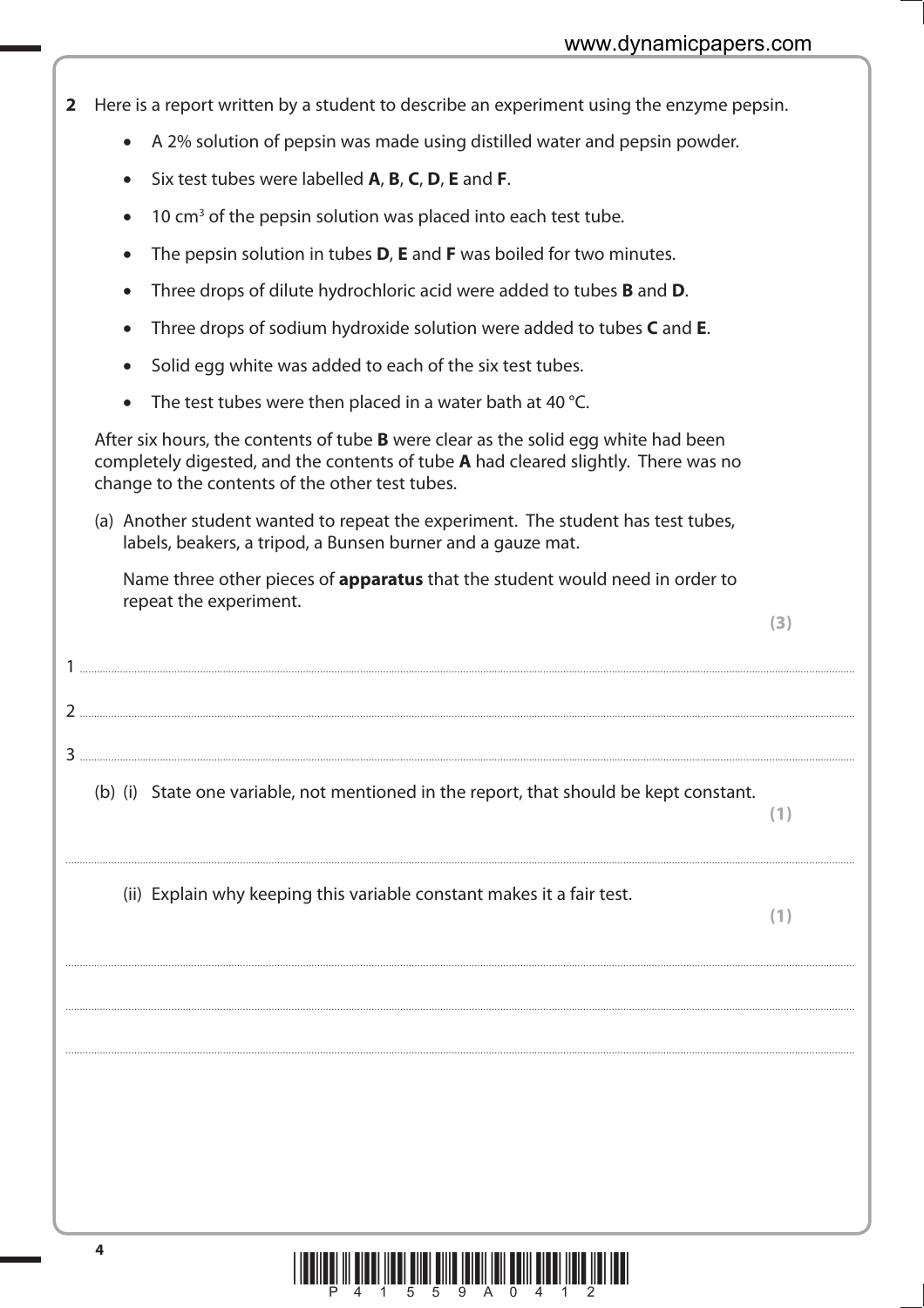(c) The student produced a table to record the results of the experiment.

Complete the table to show the treatment and the result for each test tube. You do not need to comment on the presence of pepsin and egg white.

One of the entries has been completed for you.

 $(5)$ 

| <b>Test Tube</b> | <b>Treatment</b>                                                            | <b>Result</b>  |  |  |
|------------------|-----------------------------------------------------------------------------|----------------|--|--|
| $\mathbf{A}$     | nothing added, not boiled                                                   | slightly clear |  |  |
| $\pmb B$         |                                                                             |                |  |  |
| $\mathsf{C}$     |                                                                             |                |  |  |
| D                |                                                                             |                |  |  |
| E                |                                                                             |                |  |  |
| F                |                                                                             |                |  |  |
|                  | (d) What do the results tell the student about the action of pepsin?<br>(2) |                |  |  |
|                  |                                                                             |                |  |  |
|                  |                                                                             |                |  |  |
|                  | (Total for Question 2 = 12 marks)                                           |                |  |  |



5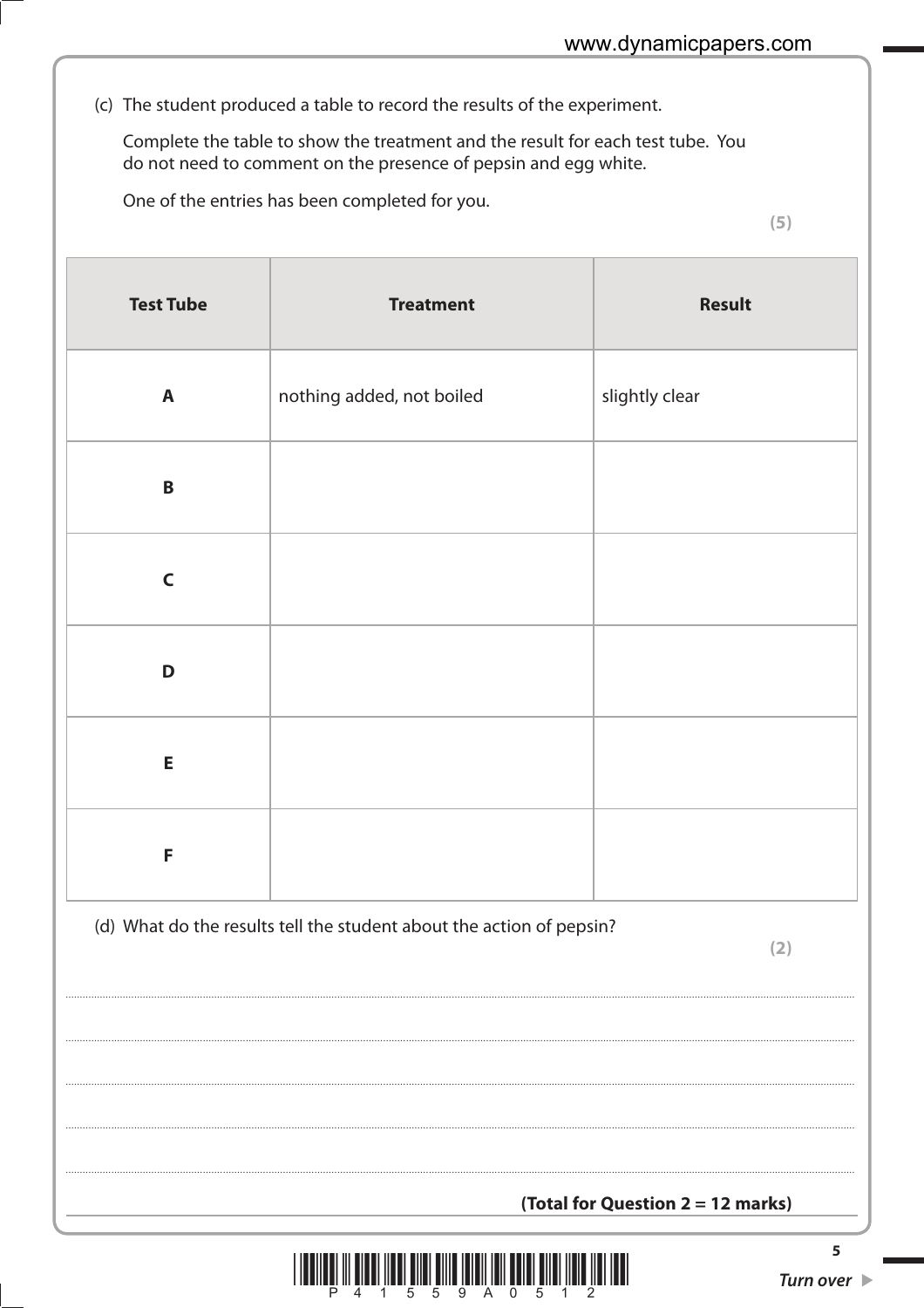| $\mathbf{3}$ | Bilharzia is a disease caused by the parasite Schistosoma. The disease is carried by<br>water-living snails. |     |
|--------------|--------------------------------------------------------------------------------------------------------------|-----|
|              | Describe methods that can be used to prevent the spread of schistosomiasis (bilharzia).                      | (8) |
|              |                                                                                                              |     |
|              |                                                                                                              |     |
|              |                                                                                                              |     |
|              |                                                                                                              |     |
|              |                                                                                                              |     |
|              |                                                                                                              |     |
|              |                                                                                                              |     |
|              |                                                                                                              |     |
|              |                                                                                                              |     |
|              |                                                                                                              |     |
|              |                                                                                                              |     |
|              |                                                                                                              |     |
|              | (Total for Question 3 = 8 marks)                                                                             |     |
|              |                                                                                                              |     |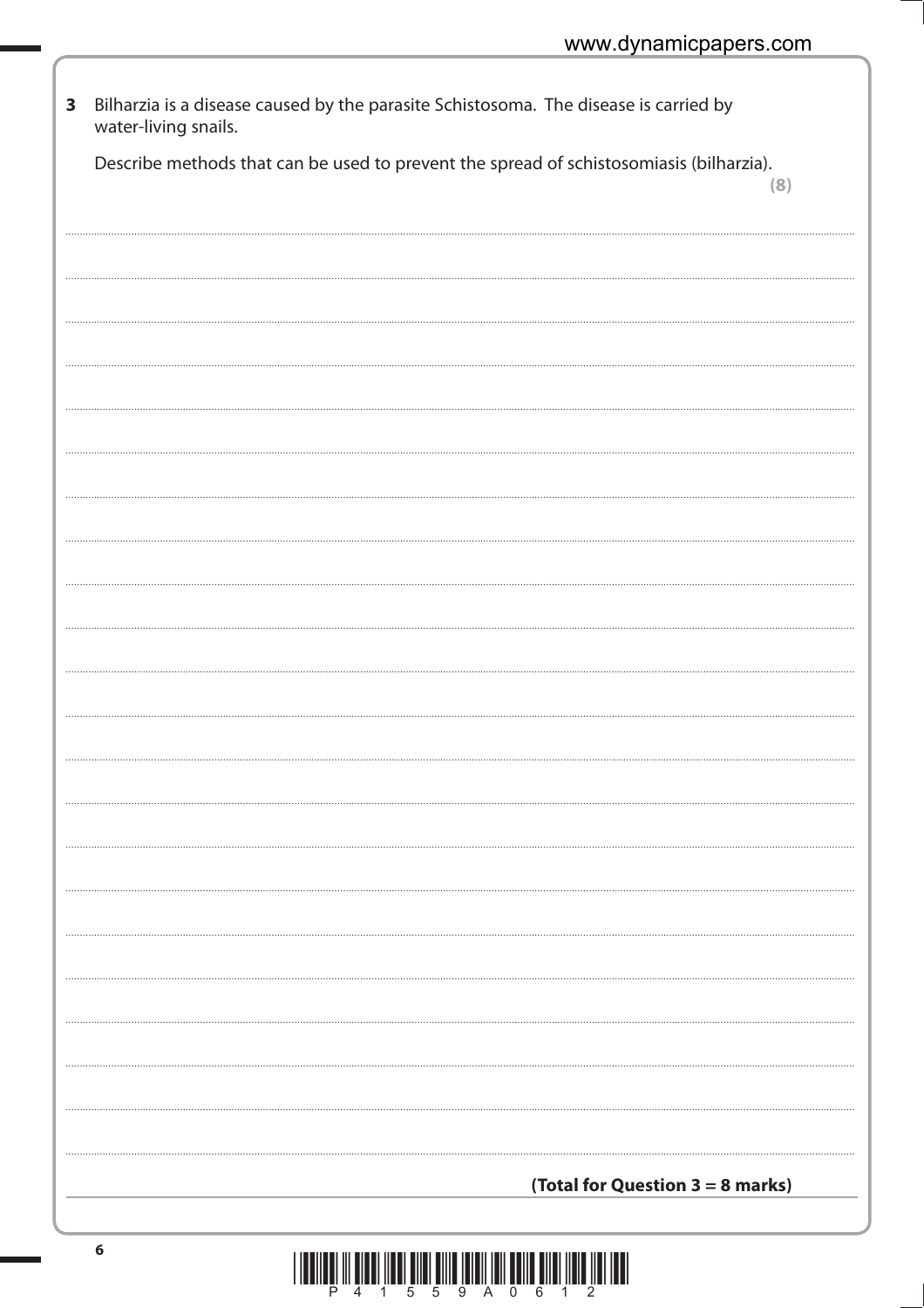The diagram shows an experiment in which a concentrated sugar solution was separated 4 from distilled water by a partially permeable membrane.

The apparatus was left for one hour. glass container distilled water sugar solution  $\circ$  $\circ$  $\circ$  $\circ$  $\circ$  $\circ$  $\circ$  $\Omega$  $\circ$  $\Omega$  $\Omega$  $\circ$  $\sim$  $\circ$  $\circ$  $\circ$  $\Omega$  $\circ$  $\circ$ sugar water  $\Omega$  $\mathcal{C}$ molecules  $\circ$  $\mathcal{C}$  $\Omega$ molecules  $\Omega$  $\Omega$  $\Omega$  $\Omega$ (S  $\circ$  $\circ$  $\circ$  $\Omega$  $\mathcal{C}$ S  $\Omega$  $\circ$  $\circ$  $\Omega$ ്റ  $\circ$  $\circ$   $\circ$  $\circ$  $\circ$  $\circ$  $\Omega$  $\circ$  $\circ$  $\Omega$  $\circ$  $\circ$  $\circ$ partially permeable membrane (a) On the diagram, draw the levels of the distilled water and the sugar solution after one hour.  $(2)$ (b) Explain why these changes have occurred.  $(2)$ (c) Suggest why this process is of benefit to the human body.  $(2)$ (Total for Question  $4 = 6$  marks)

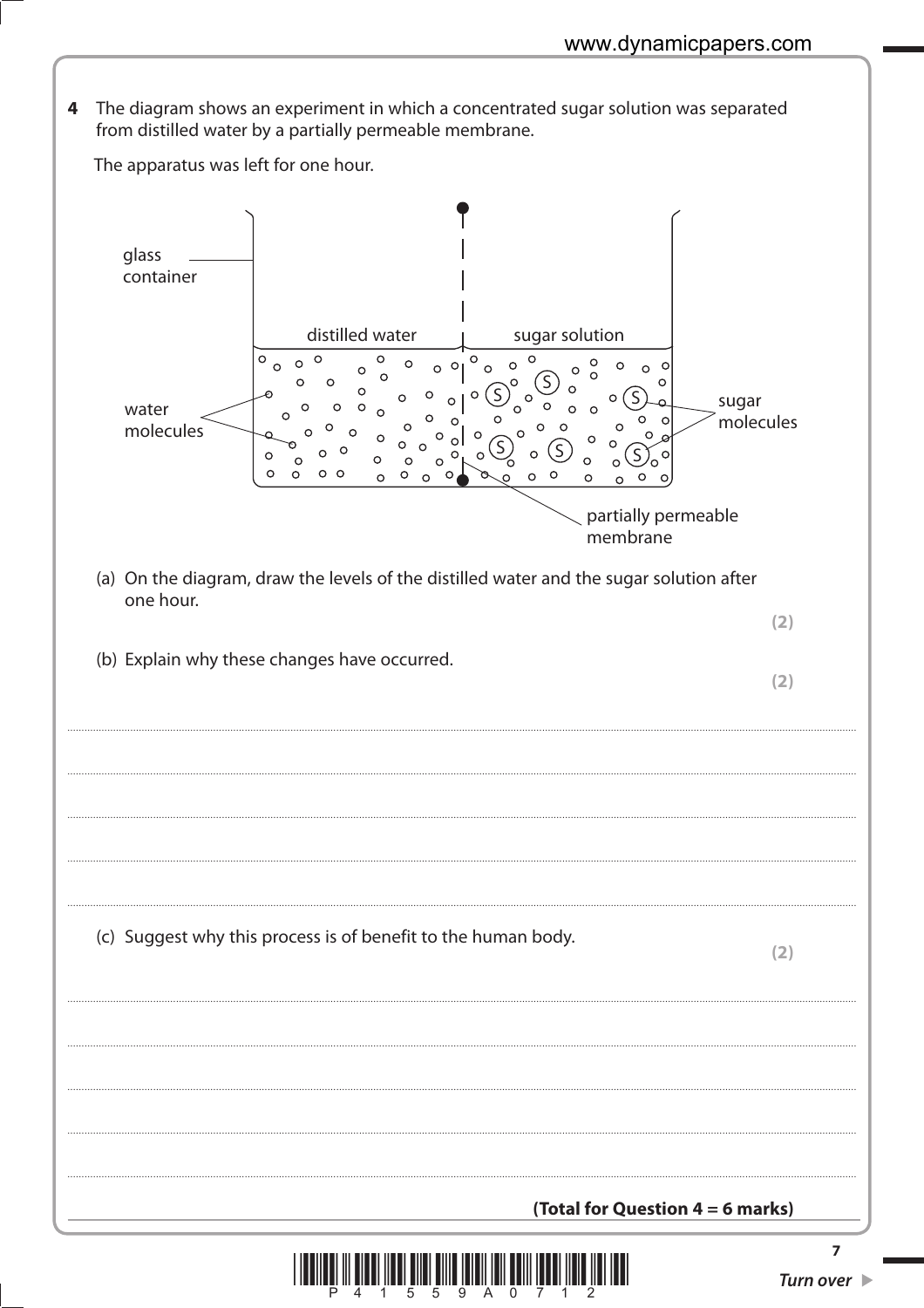| 5 | Cystic fibrosis is a recessive condition caused when the normal allele is mutated. The<br>recessive allele results in the presence of very thick mucus. This thick mucus causes a<br>blockage of the pancreatic duct. |     |
|---|-----------------------------------------------------------------------------------------------------------------------------------------------------------------------------------------------------------------------|-----|
|   | (a) (i) Describe what is meant by the term <b>mutated</b> allele.                                                                                                                                                     | (2) |
|   |                                                                                                                                                                                                                       |     |
|   |                                                                                                                                                                                                                       |     |
|   | (ii) Describe the effects of a blockage of the pancreatic duct.                                                                                                                                                       | (2) |
|   |                                                                                                                                                                                                                       |     |
|   |                                                                                                                                                                                                                       |     |
|   |                                                                                                                                                                                                                       |     |
|   |                                                                                                                                                                                                                       |     |
|   |                                                                                                                                                                                                                       |     |
|   |                                                                                                                                                                                                                       |     |
|   |                                                                                                                                                                                                                       |     |
|   |                                                                                                                                                                                                                       |     |
|   |                                                                                                                                                                                                                       |     |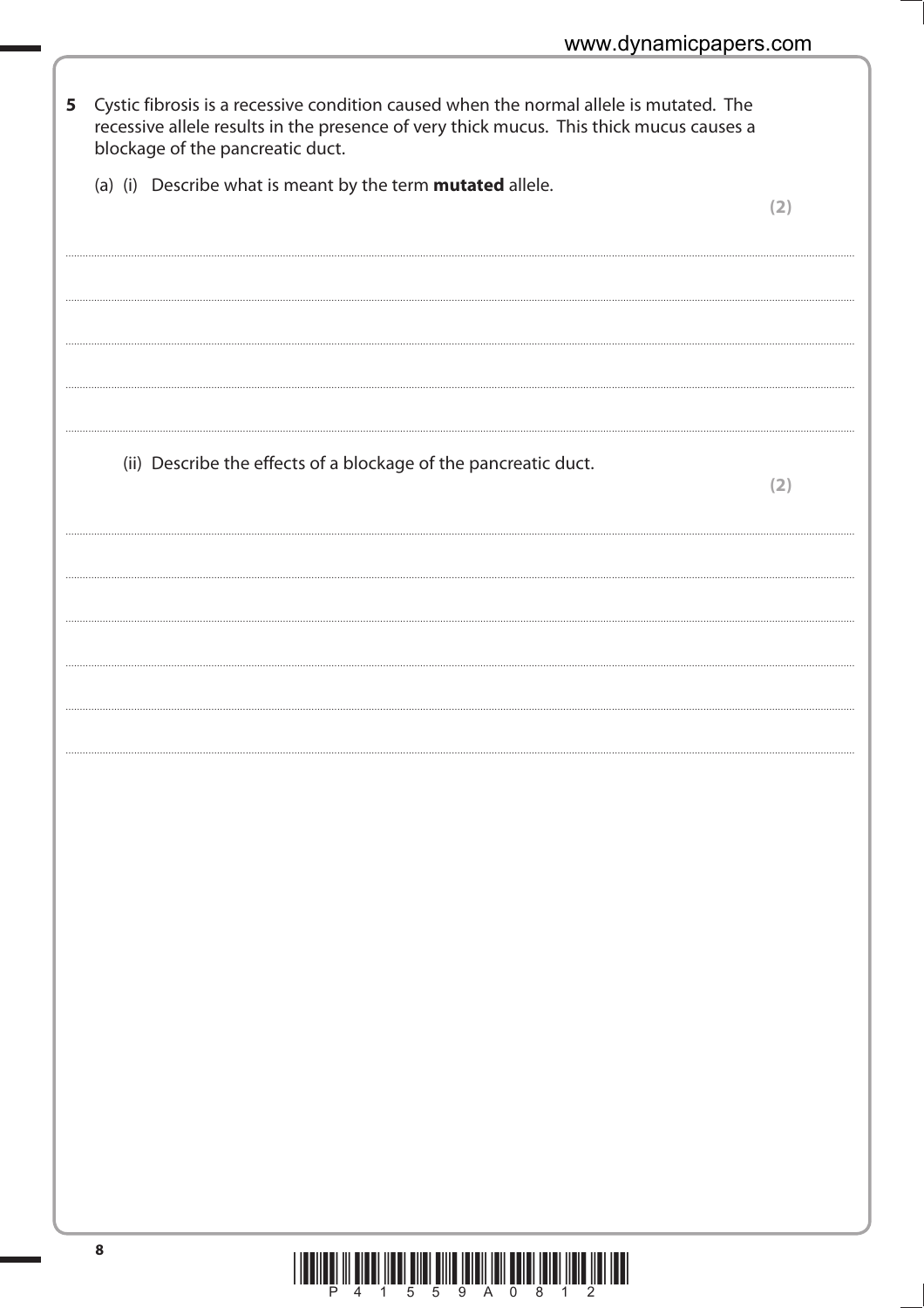| (b) (i) A man and a woman who do not have cystic fibrosis produce a child who has<br>the condition.                                         |     |
|---------------------------------------------------------------------------------------------------------------------------------------------|-----|
| Using a suitable genetic diagram, show how this is possible.                                                                                |     |
| In your diagram, use F to represent the allele for the normal condition and f to<br>represent the allele for the cystic fibrosis condition. | (4) |
|                                                                                                                                             |     |
|                                                                                                                                             |     |
|                                                                                                                                             |     |
|                                                                                                                                             |     |
| (ii) If this man and woman have a second child, state the chances that it will be                                                           | (2) |
|                                                                                                                                             |     |
|                                                                                                                                             |     |
| (Total for Question 5 = 10 marks)                                                                                                           |     |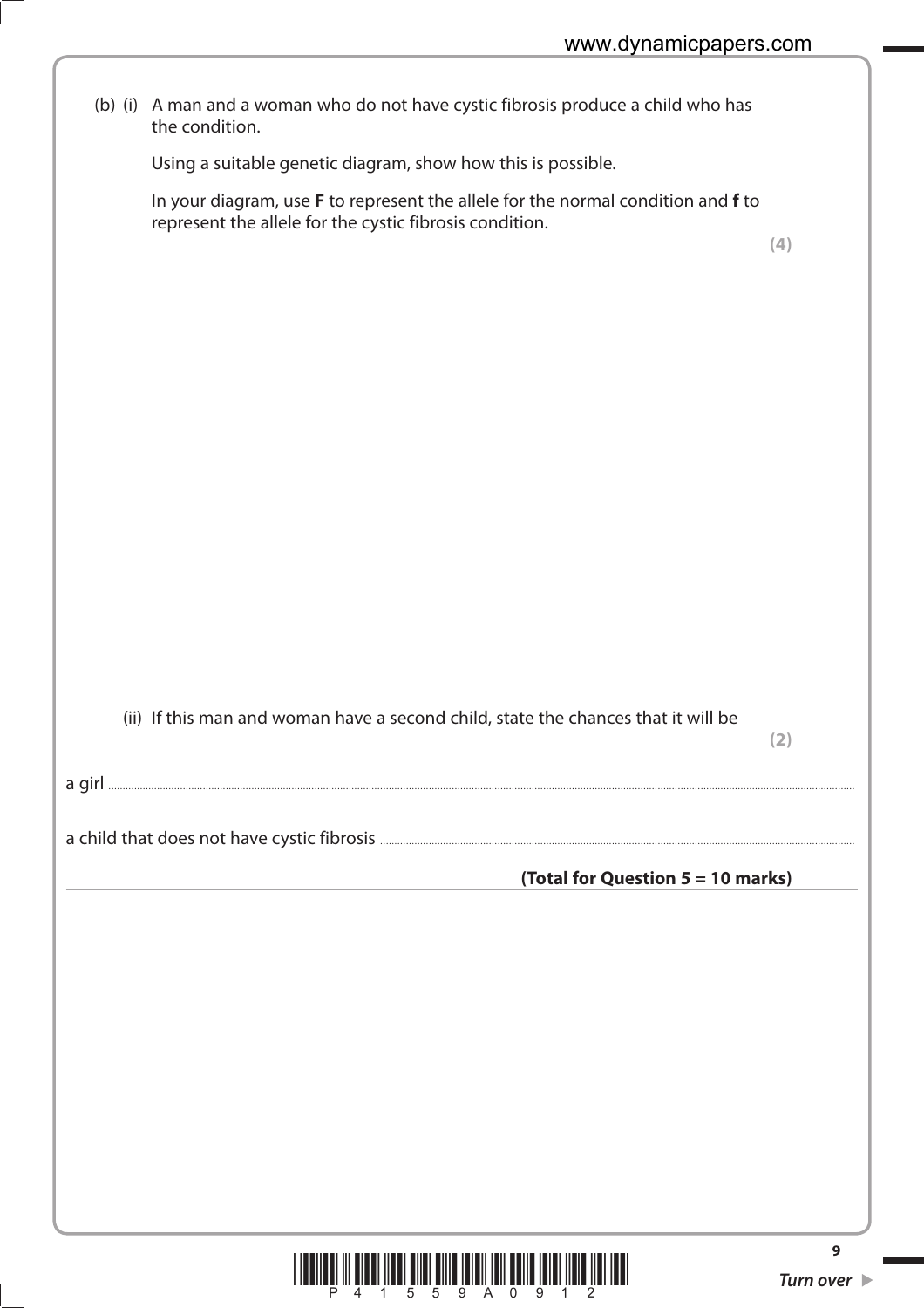| 6 | The diagram shows two muscles which move the human arm.<br>A<br>Β         |     |
|---|---------------------------------------------------------------------------|-----|
|   | (a) Name the type of synovial joint shown at                              |     |
|   | (i) the elbow                                                             |     |
|   |                                                                           | (1) |
|   |                                                                           |     |
|   | (ii) the shoulder                                                         | (1) |
|   | (b) Describe how the two muscles, A and B, cause movement of the forearm. | (4) |
|   |                                                                           |     |
|   |                                                                           |     |
|   |                                                                           |     |
|   |                                                                           |     |
|   |                                                                           |     |
|   |                                                                           |     |
|   |                                                                           |     |
|   |                                                                           |     |
|   |                                                                           |     |
|   |                                                                           |     |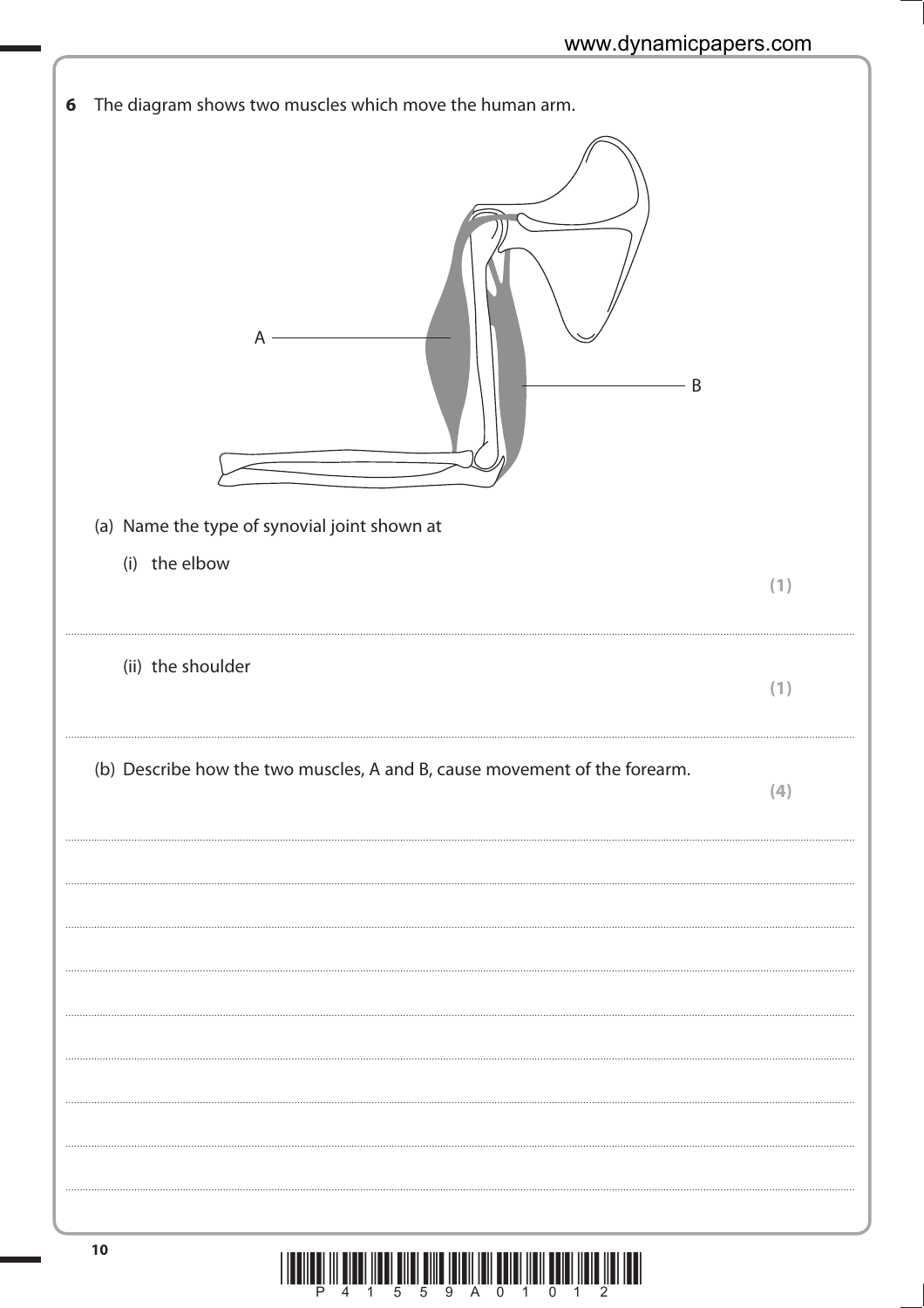(c) Explain why the person whose elbow joint is shown in the diagram below is likely to have difficult and painful movement of the joint.

 $(4)$ ligament synovial fluid \ (Total for Question 6 = 10 marks) **TOTAL FOR PAPER = 60 MARKS**